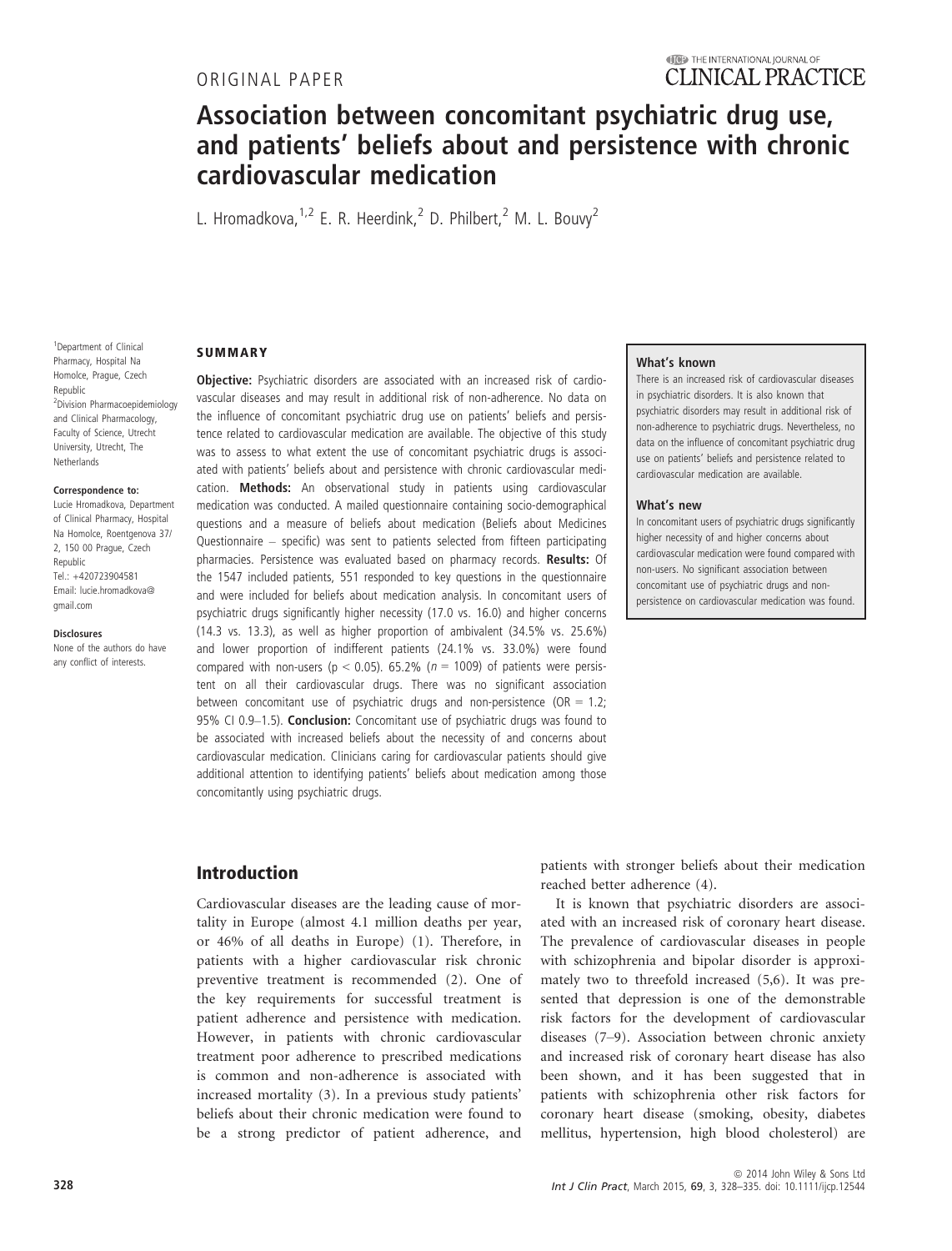more common than in the general population (10,11). Given these facts, the concomitant use of psychiatric and cardiovascular drugs may be quite frequent in practice. Nevertheless, most studies focused on cardiovascular drug use in psychiatric patients have found a slightly reduced use of CV medication (12–15), while others did not find such a reduction (16,17). In a large epidemiological study in 2463 patients with schizophrenia, 10.9% of patients were treated for arterial hypertension and 7.1% for a lipid disorder. In addition, 70% of untreated patients presented biochemical evidence of dyslipidaemia, 39% had hypertension and a metabolic syndrome was identified in 34% (13). In another study a 0.37-fold use of antihypertensive and 0.47-fold use of lipid-lowering drugs was found in psychiatric patients compared with the general population (15). One of the possible explanations for the undertreatment might be low drug adherence of psychiatric patients.

Psychiatric comorbidities may result in an additional risk of non-adherence. Drug adherence is difficult to achieve among patients with schizophrenia or anxiety disorders (11,18). In addition, depression has been shown to be associated with poor adherence in patients with coronary heart disease (19,20). Nevertheless, it is unclear whether patients who are treated for their depression are still at higher risk of non-adherence. In patients with acute coronary syndrome a subsequent improvement in adherence to acetylsalicylic acid after reduction in depressive symptoms was shown (21). In general, patients with a psychiatric diagnosis and users of a higher number of psychiatric drugs are usually at higher risk of non-adherence. It is unclear whether the dominant role is played by the psychiatric illness itself or by the effects of psychiatric medication on cognition (and thus beliefs). Therefore, in our research we defined psychiatric patients as users of psychiatric drugs to capture both possibilities.

It has never been tested whether concomitant use of psychiatric drugs influences patients' beliefs about cardiovascular medication and whether this potential influence has any impact on patient adherence to cardiovascular medication. In general, persistence is considered as a part of adherence, usually as the most extreme form because non-persistence means that the medication is no longer taken at all. Therefore, we aimed to work with that form of adherence in our research and the aim of our study was to assess to what extent the use of concomitant psychiatric drugs is associated with patients' beliefs about and persistence with chronic cardiovascular medication.

## Methods

# Setting

In patients using cardiovascular medication a retrospective observational study combined with a crosssectional survey was conducted. Patients  $\geq 18$  years of age with at least one prescription for cardiovascular medication within the 3 months before the selection were identified from community pharmacy dispensing records. Dispensing records were obtained from 15 pharmacies, which were selected from 58 Dutch pharmacies willing to participate in this study. In the selection, we tried to achieve diversity in terms of the degree of urbanisation, percentage of second generation immigrants and percentage of patients aged over 65 years. Data were obtained from Statistics Netherlands (www.cbs.nl). More details are available in our previous study (22). The cardiovascular medications of our interest were antihypertensive drugs (ATC C02, C03, C07, C08, C09) and statins (C10) because they represent the key therapy for modifying of overall cardiovascular risk and are recommended for patients with a 10-year mortality risk for cardiovascular disease of over 10% (2). The selected patients were sent a mailed questionnaire and after 3 weeks, a reminder card was sent. For all selected patients, the pharmacy dispensing records spanning the last 1 year were extracted and anonymised with a study ID. The study was approved by the Institutional Review Board of the division of Pharmacoepidemiology and Clinical Pharmacology of Utrecht University.

## Beliefs about medicines

Patients received a mailed questionnaire that consisted of general questions focused on patients' socio-demographical and health status and of the Beliefs about Medicines Questionnaire (BMQ) (23). General questions regarded gender, age, height, weight, education and smoking status of patients. The BMQ was used to measure patients' beliefs about cardiovascular medicines (BMQ-specific) and for our purposes standard forward/backward translation and cross-cultural adaptation was performed according to the recent guidelines (24). The BMQ evaluates two components of patient's beliefs: patients' necessity of prescribed medications (necessity scale) and patients' concerns about the prescribed medications (concerns scale). The scale scores, ranging from 5 to 25, were calculated from individual items of the BMQ scored using a 5-point Likert scale  $(1 =$  strongly disagree,  $2 =$  disagree,  $3 =$  uncertain,  $4 =$  agree,  $5 =$  strongly agree). Higher scores on the scales indicate stronger beliefs in the concepts represented by the scale. The necessity and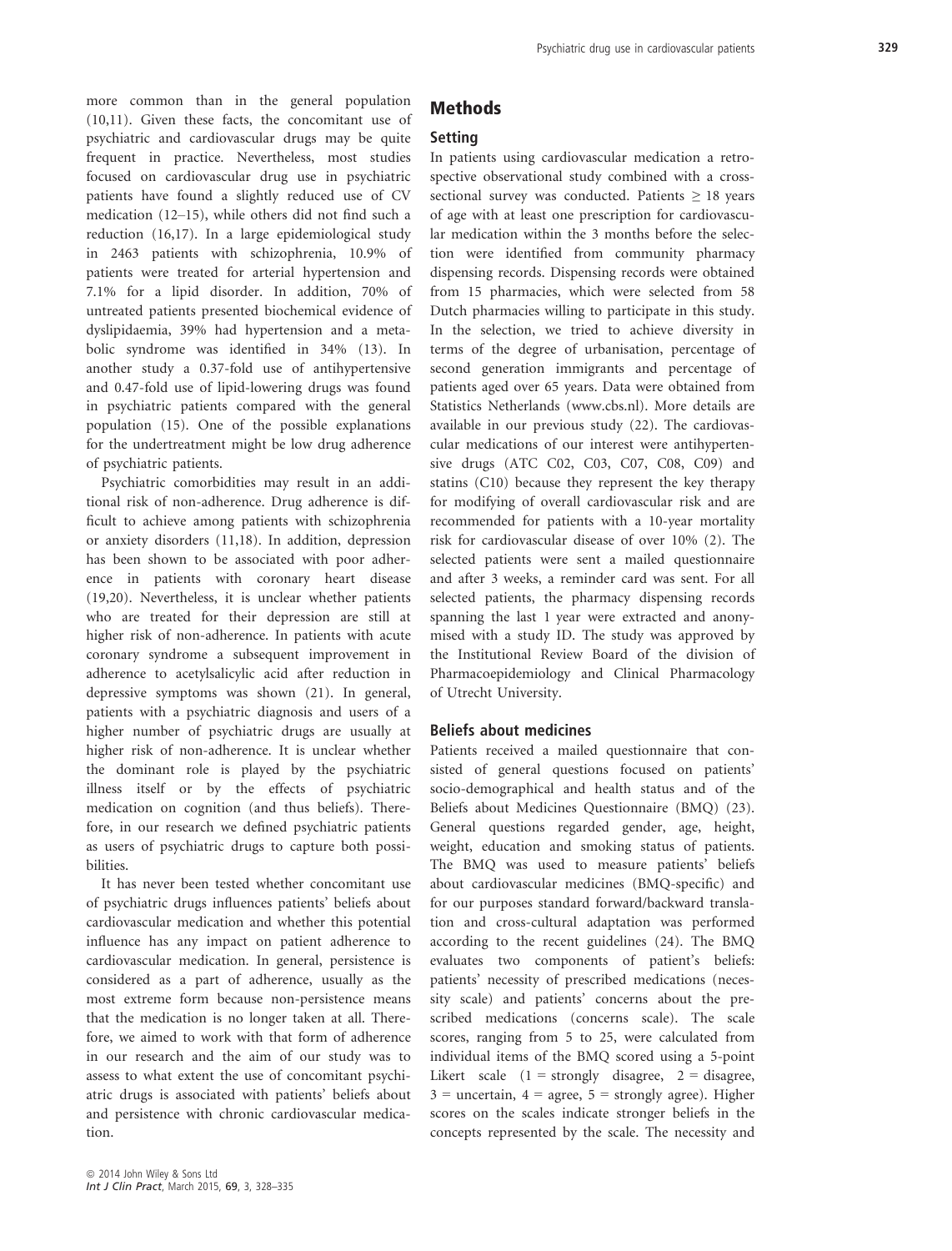concerns scales were split at the median to generate four attitudinal groups: accepting (high necessity, low concerns), ambivalent (high necessity, high concerns), indifferent (low necessity, low concerns), sceptical (low necessity, high concerns).

#### **Persistence**

Persistence with cardiovascular drugs was evaluated based on the pharmacy records. It was defined as a dichotomous variable (persistent vs. non-persistent) based on the presence of an expected gap in drug intake. The gap was represented by a break of 30 or more days in drug use. Although, there is no clear consensus regarding the ideal gap length for determination of treatment discontinuation (25,26), the 30 day gap is commonly used in the literature (27,28). Moreover, we considered this gap length as appropriate for our purposes and as a good compromise between the ability to detect non-persistence and maximum tolerated time without cardiovascular medicine. Observation period for evaluation was 1 year before the selection of patients and before completion of the questionnaire. First, persistence on individual cardiovascular drugs was assessed. Patients were considered as persistent on the individual drug, when there was no gap in drug intake during the observation period. Based on the persistence on individual drugs an evaluation of overall persistence was performed. Patients were considered to be overall persistent in the case of persistence on all used cardiovascular drugs. The group of non-persistent patients, i.e. of patients with a gap in intake of at least one cardiovascular drug, was further evaluated in total but also divided into two categories of patients non-persistent on one drug and patients non-persistent on  $\geq 2$  drugs. The number of drugs was determined using unique ATC codes.

#### Psychiatric drugs

The use of psychiatric drugs was identified from the pharmacy records. Observation period was 1 year before the selection of patients, i.e. before questionnaire completion. Antidepressants, benzodiazepines and antipsychotics were psychiatric drugs of our interest. Patients were considered as users of psychiatric drugs, when there was at least one prescription of these drugs during the observation period. Patients were also stratified into three categories based on the number of different psychiatric drugs used (no psychiatric drug, 1 and  $\geq 2$  psychiatric drugs).

#### Statistical methods

The group of respondents was investigated to determine the relationship between the use of psychiatric drugs and patients' beliefs about cardiovascular medicines. Socio-demographical and health characteristics of respondents and their beliefs about cardiovascular medicines were compared among users and non-users of psychiatric drugs. Beliefs about cardiovascular medicines were assessed as separate scales (necessity and concerns scale) and also based on the four attitudinal belief groups. To identify the relationship between patients' beliefs and the use of psychiatric drugs univariate and multivariate logistic regression models were examined. Every belief group was compared with the three other remaining groups merged together. Even though patients' characteristics did not differ significantly between users and non-users in univariate logistic regression, they were considered to be potential confounders and stepwise multivariate logistic regression models were used. Every BMQ outcome, i.e. both scales and all belief groups, were entered into this model separately.

All patients (respondents and non-respondents) were investigated to determine the association between the use of psychiatric drugs and persistence on cardiovascular drugs. Univariate logistic regression was performed and all characteristics were further included in the multivariate logistic regression model. The use of psychiatric drugs and patient categories based on the number of psychiatric drugs were included separately. First, persistent and non-persistent patients were compared and in the next step the analysis included patients divided into three categories of persistence, i.e. persistent patients, patients non-persistent on one drug and patients non-persistent on  $\geq 2$  drugs.

Data were analysed using spss for Windows, version 19.

## Results

## Population characteristics

Of the total number of patients ( $n = 1547$ ) included in our study, 551 patients (35.6%) responded to the key questions of the BMQ. Data regarding sociodemographical, health and medication characteristics of all patients and respondents that filled in the key questions of the BMQ are summarised in Table 1.

Comparing respondents  $(n = 551)$  and nonrespondents ( $n = 996$ ) (data not shown in tables), no significant difference in mean age was found (62.7 vs. 61.5), but the proportion of patients in individual age groups differed significantly. Respondents were underrepresented in the 18–50-year  $(p < 0.001)$  and  $> 70$ -year  $(p < 0.05)$  age group and overrepresented in the 61–70-year age group  $(p < 0.001)$ . Furthermore, respondents less frequently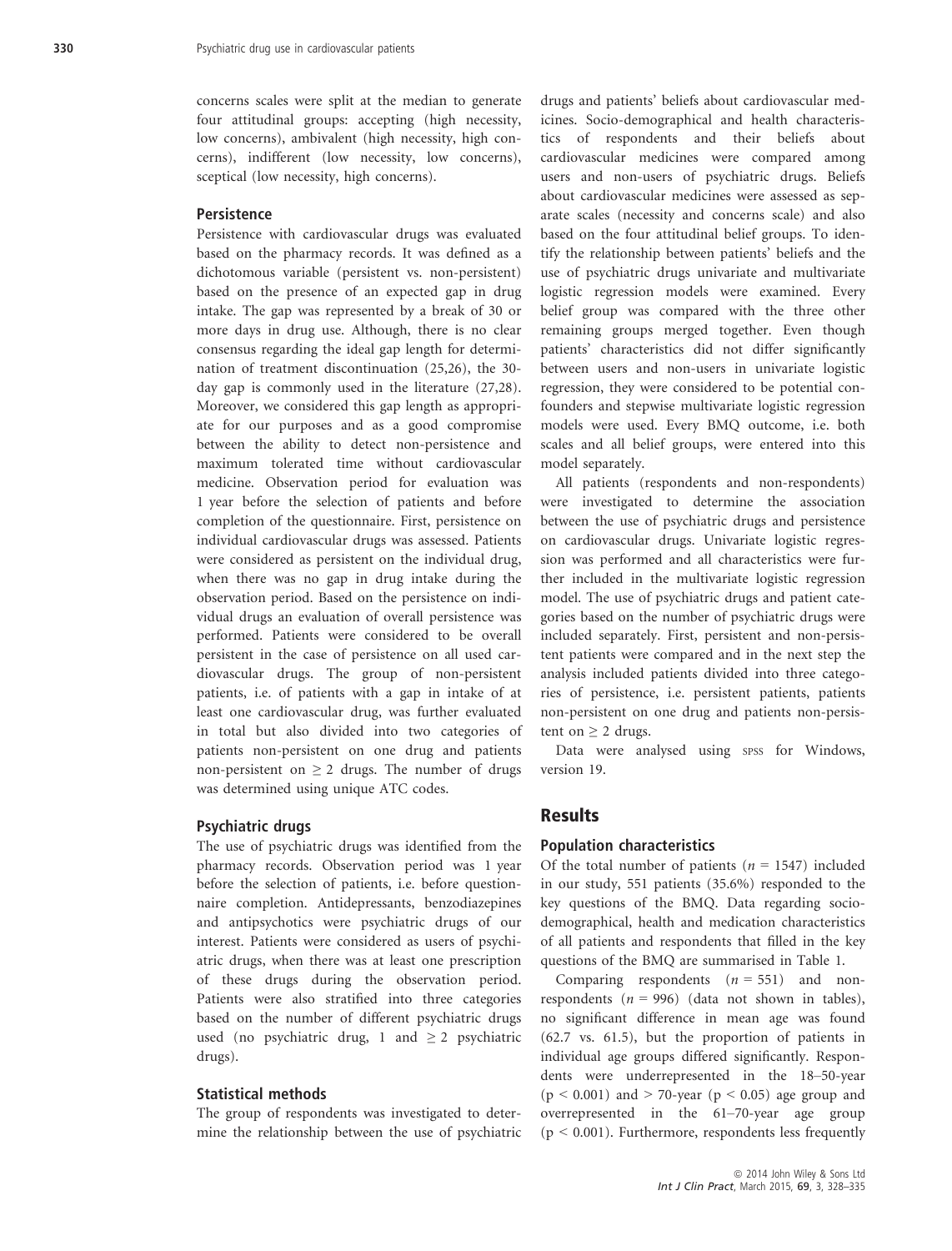| <b>Table 1</b> Socio-demographical and medication            |
|--------------------------------------------------------------|
| characteristics of patients: all patients ( $n = 1547$ ) and |
| respondents to BMQ key questions ( $n = 551$ )               |

| <b>Patient characteristics</b> | <b>All patients</b><br>$(n = 1547)$<br>% (n) | <b>Respondents</b><br>$(n = 551)$<br>% (n) |
|--------------------------------|----------------------------------------------|--------------------------------------------|
| Gender                         |                                              |                                            |
| Female                         | 52.2 (807)                                   | 47.2 (260)                                 |
| Age                            |                                              |                                            |
| $18 - 50$                      | 20.6 (318)                                   | 14.3 (79)                                  |
| $51 - 60$                      | 23.4 (362)                                   | 26.1 (144)                                 |
| $61 - 70$                      | 25.3 (391)                                   | 32.1 (177)                                 |
| > 70                           | 30.8 (476)                                   | 27.4 (151)                                 |
| Cardiovascular drugs use       |                                              |                                            |
| Beta-blockers                  | 56.9 (880)                                   | 57.5 (317)                                 |
| Calcium channel blockers       | 27.7 (429)                                   | 27.9 (154)                                 |
| <b>ACE</b> inhibitors          | 34.7 (537)                                   | 36.1 (199)                                 |
| AT <sub>2</sub> blockers       | 24.4 (378)                                   | 25.2 (139)                                 |
| <b>Diuretics</b>               | 35.0 (541)                                   | 37.0 (204)                                 |
| Other antihypertensives        | 1.1(17)                                      | 1.5(8)                                     |
| <b>Statins</b>                 | 50.4 (779)                                   | 54.3 (299)                                 |
| Psychiatric drugs use          |                                              |                                            |
| Antidepressants                | 13.4 (207)                                   | 10.3(57)                                   |
| Benzodiazepines                | 23.6 (365)                                   | 20.7 (114)                                 |
| Antipsychotics                 | 3.6(56)                                      | 1.5(8)                                     |
| Number of psychiatric          | 30.4 (470)                                   | 26.3 (145)                                 |
| drugs users                    |                                              |                                            |
| <b>Education level</b>         |                                              |                                            |
| Non/primary school             |                                              | 38.4 (208)                                 |
| Secondary school               |                                              | 40.6 (220)                                 |
| College/University             |                                              | 21.0 (114)                                 |
| <b>BMI</b>                     |                                              |                                            |
| Underweight $(< 18.5)$         |                                              | 0.4(2)                                     |
| Normal range (18.5-25)         |                                              | 32.7 (176)                                 |
| Overweight (25-30)             |                                              | 43.9 (236)                                 |
| Obese $(> 30)$                 |                                              | 23.0 (124)                                 |
| <b>Smoking behaviour</b>       |                                              |                                            |
| Current smoker                 |                                              | 15.8 (87)                                  |
| Ex-smoker                      |                                              | 50.1 (275)                                 |
| Lifelong non-smoker            |                                              | 34.1 (187)                                 |

used psychiatric drugs as concomitant medication (26.3% vs. 32.6%;  $p < 0.05$ ), the difference was found in the use of all three groups of psychiatric drugs (antidepressants, benzodiazepines and antipsychotics). There were no significant differences between respondents and non-respondents with regard to the use of cardiovascular medication, except for the more frequent use of statins by respondents (54.3% vs. 48.2%;  $p < 0.05$ ). The proportion of persistent patients was significantly higher in the group of respondents (68.8% vs. 63.3%;  $p < 0.05$ ).

## Beliefs about cardiovascular medication

The mean scores  $(\pm SD)$  of the necessity and concerns BMQ scales of the 551 respondents were 16.3  $(\pm 4.3)$  and 13.6  $(\pm 4.1)$ , respectively. Users of psychiatric drugs had significantly higher necessity (17.0 vs. 16.0) and also significantly higher concerns (14.3 vs. 13.3) scores compared with non-users of psychiatric drugs ( $p < 0.05$ ). Based on the evaluation of belief groups, a significantly higher proportion of ambivalent (34.5% vs. 25.6%) and lower proportion of indifferent (24.1% vs. 33.0%) patients was found in users of psychiatric drugs compared with nonusers ( $p < 0.05$ ). Adjustment for other patient characteristics had no influence on the results of BMQ outcomes. Details about the relationship between psychiatric drug use and BMQ outcomes are shown in Table 2.

#### **Persistence**

Nearly two-thirds of patients (65.2%;  $n = 1009$ ) were persistent on all of their cardiovascular drugs. In the group of non-persistent patients, a higher proportion of users of psychiatric drugs was found compared with persistent patients (32.5% vs. 29.2%; non-significant). A similar trend was also seen in separate evaluation of users of antidepressants or benzodiazepines, but in users of antipsychotics an opposite trend was found (none of these results were significant, data not shown in tables). No significant differences in gender or age were found between persistent and non-persistent patients, but non-persistent patients used a significantly larger number of cardiovascular drugs (1.96 vs. 2.94;  $p \leq 0.001$ ).

A multivariate logistic regression model containing all variables showed a higher but non-significant risk to be non-persistent (adjusted OR 1.2; 95% CI 0.9– 1.5) in users of psychiatric drugs. A significant association between the number of cardiovascular drugs used by patients and their persistence was found with two times greater risk for each additional cardiovascular drug used (adjusted OR 2.0; 95% CI 1.8–2.1;  $p \le 0.001$ ). There was an increased (but not significant) risk of non-persistence with increasing number of psychiatric drugs used and this risk was higher (but still not significant) in users of  $\geq 2$  drugs (compared with non-users). Details are shown in Table 3.

Furthermore, more detailed analysis among three categories of persistence (persistent:  $n = 1009$ , non-persistent on one drug:  $n = 369$ , non-persistent on  $\geq 2$  drugs:  $n = 169$ ) was performed (data not shown in tables). A trend of increasing proportions of psychiatric drugs users among these three categories of persistence, from persistent to the most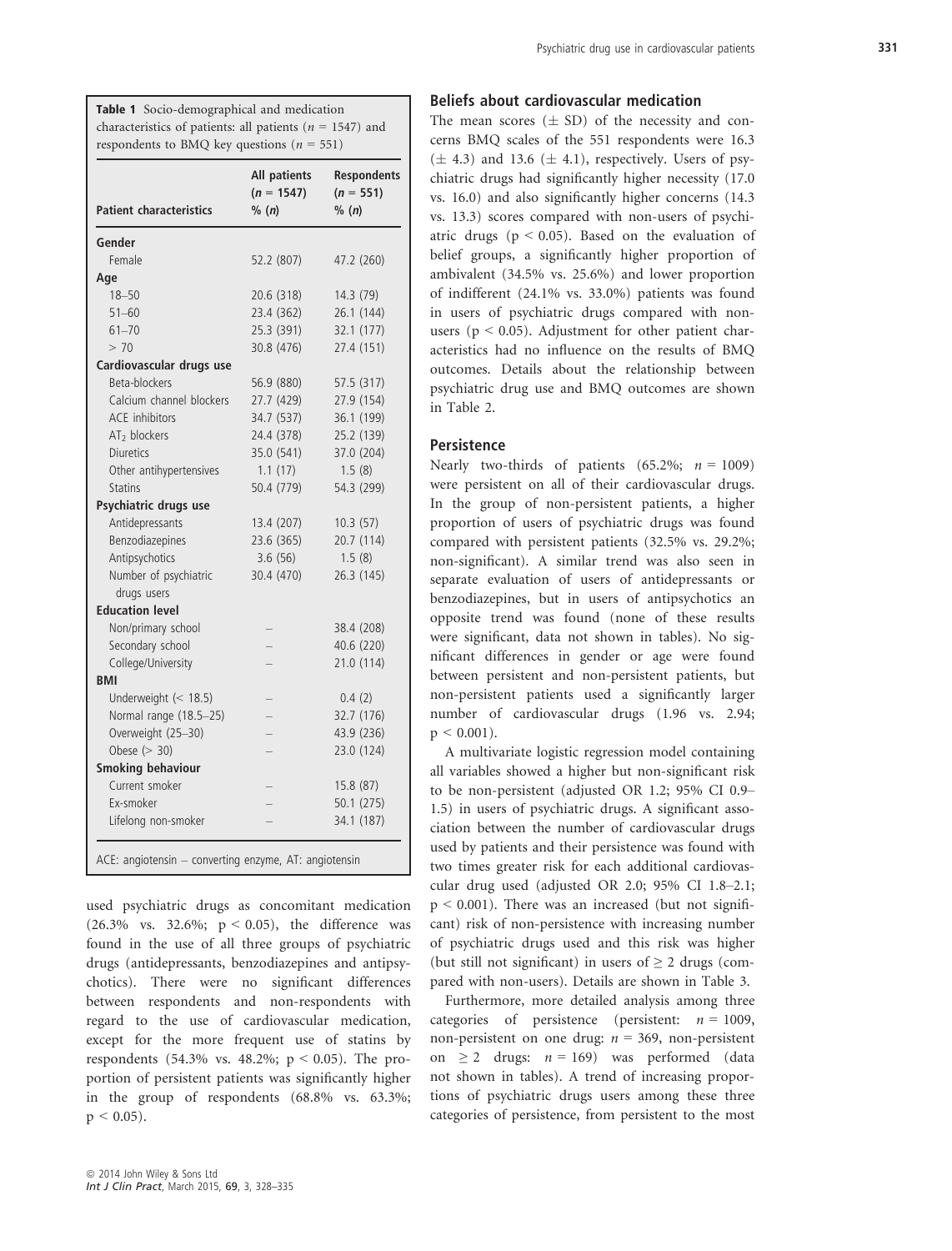|                                | Psychiatric drug use<br>(BZDs, antidepressants, antipsychotics) % (n) |                             |                      |
|--------------------------------|-----------------------------------------------------------------------|-----------------------------|----------------------|
|                                | Non-users<br>73.7% (406)                                              | <b>Users</b><br>26.3% (145) | OR (95% CI)<br>crude |
| Female                         | 45.3 (184)                                                            | 52.4 (76)                   | $1.33(0.91-1.92)$    |
| Age (mean $\pm$ SD)            | $62.23 \pm 12.33$                                                     | 64.07 $\pm$ 11.18           | $1.01(0.99 - 1.03)$  |
| <b>Education</b>               |                                                                       |                             |                      |
| Non/primary school             | 38.8 (155)                                                            | 37.1(53)                    | Reference            |
| Secondary school               | 38.8 (155)                                                            | 45.5(65)                    | $1.23(0.80-1.88)$    |
| College/University             | 22.3 (89)                                                             | 17.5(25)                    | $0.82(0.48 - 1.41)$  |
| <b>Smoking</b>                 |                                                                       |                             |                      |
| <b>Smokers</b>                 | 14.6(59)                                                              | 19.4(28)                    | $1.27(0.73 - 2.20)$  |
| Ex-smokers                     | 51.9 (210)                                                            | 45.1 (65)                   | $0.83(0.54 - 1.26)$  |
| Lifelong non-smokers           | 33.6 (136)                                                            | 35.4 (51)                   | Reference            |
| <b>BMI</b>                     |                                                                       |                             |                      |
| Normal range (18.5-25)         | 33.9 (135)                                                            | 29.3 (41)                   | Reference            |
| Overweight (25-30)             | 44.5 (177)                                                            | 42.1 (59)                   | $0.91(0.58 - 1.43)$  |
| Obese $(> 30)$                 | 21.4 (85)                                                             | 27.9 (39)                   | $1.51(0.90 - 2.53)$  |
| <b>BMQ</b> - beliefs groups    |                                                                       |                             |                      |
| Accepting                      | 20.4(83)                                                              | 21.4(31)                    | $1.06(0.66 - 1.68)$  |
| Ambivalent                     | 25.6 (104)                                                            | 34.5(50)                    | $1.53(1.02 - 2.30)$  |
| Sceptical                      | 20.9(85)                                                              | 20.0(29)                    | $0.94(0.59 - 1.51)$  |
| Indifferent                    | 33.0 (134)                                                            | 24.1(35)                    | $0.65(0.42 - 0.99)$  |
| $BMQ - scales$ (mean $\pm$ SD) |                                                                       |                             |                      |
| N-scale                        | $16.02 \pm 4.2$                                                       | $17.02 \pm 4.3$             | $1.06(1.01-1.11)$    |
| C-scale                        | $13.32 \pm 4.0$                                                       | $14.26 \pm 4.2$             | $1.06(1.01 - 1.11)$  |
| Medication (mean $\pm$ SD)     |                                                                       |                             |                      |
| No of CV drugs                 | $2.51 \pm 1.34$                                                       | $2.35 \pm 1.24$             | $0.91(0.78 - 1.05)$  |

BMQ, Beliefs about Medicines Questionnaire; BZDs, benzodiazepines; CV, cardiovascular; C-scale, concerns scale; N-scale, necessity scale.

non-persistent patients (29.2%;  $n = 295$  vs. 31.2%;  $n = 115$  vs. 35.5%;  $n = 60$ , respectively), was found. After adjusting for other variables (age, gender and number of cardiovascular drugs used) the difference between two marginal groups (persistent vs. non-persistent on  $\geq 2$  drugs) remained non-significant, with a trend towards higher risk (OR 1.5; 95% CI 1.0– 2.3) to be non-persistent on  $\geq$  2 cardiovascular drugs in users of psychiatric drugs.

# **Discussion**

In this study, the influence of the usage of psychiatric drugs (antidepressants, benzodiazepines and antipsychotics) on patients' beliefs about chronic cardiovascular treatment was investigated and the impact on persistence was evaluated. We found that the use of psychiatric drugs is significantly associated with patients' beliefs which may have an influence on patient persistence, although this was not significant in this study.

In our results users of psychiatric drugs differed in both components of beliefs about cardiovascular medication from non-users. When comparing the individual BMQ scales scores between users of psychiatric drugs and non-users, necessities and concerns scores of users were significantly increased. The same result was found when comparing proportional representations of patients in belief groups. In the group of psychiatric drug users, a significantly higher proportion of ambivalent patients (high necessity, high concerns) and lower proportion of indifferent patients (low necessity, low concerns) was found. We were unable to find any study dealing with influence of psychiatric drug use on beliefs about chronic cardiovascular medication. There are some studies performed in psychiatric or cardiac patients investigating beliefs about medication for these disorders separately. In the original UK sample used in the BMQ validation study, psychiatric (and also asthmatic) patients had significantly higher concerns about their psychiatric medication than other illness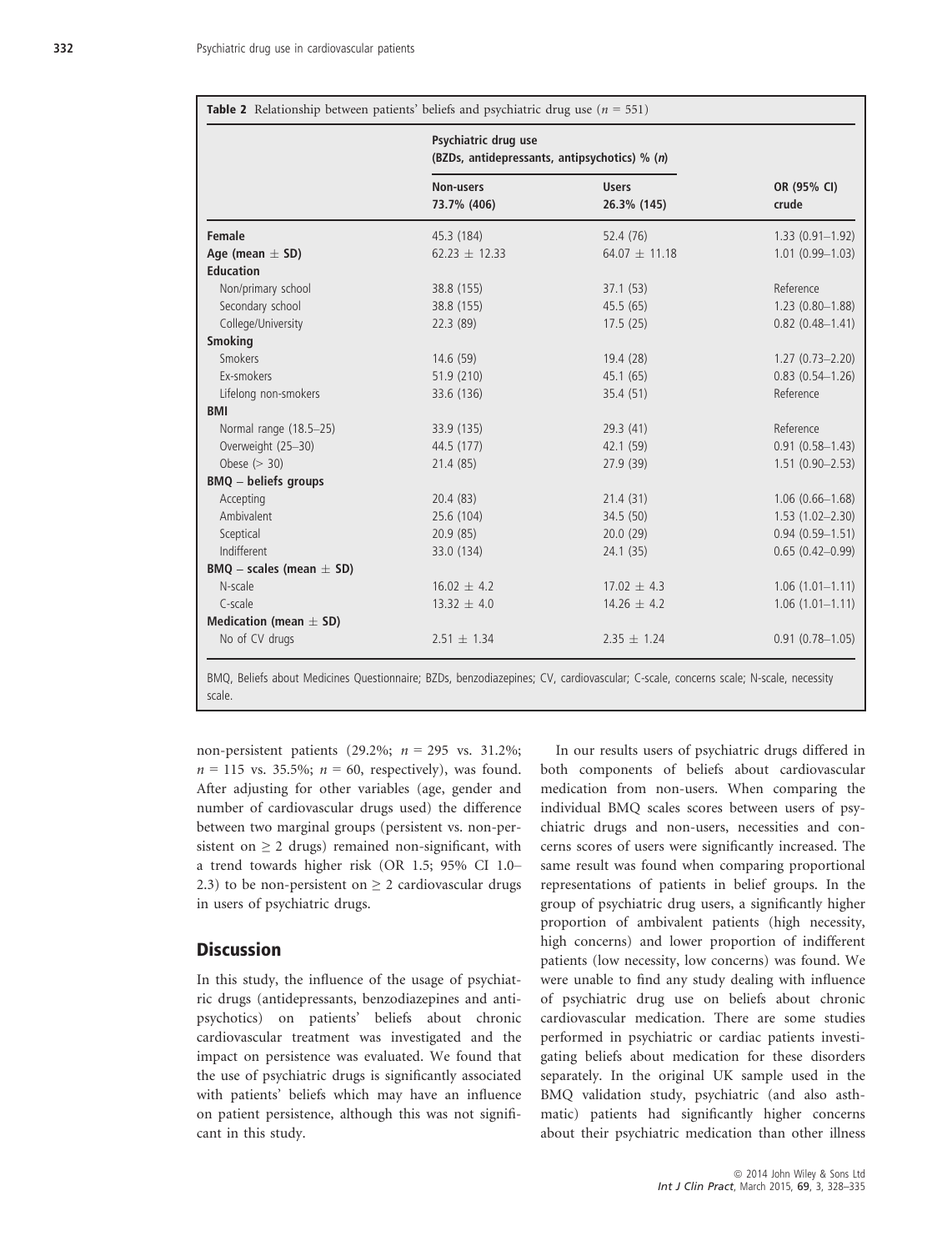|                                | Persistent<br>65.2% ( $n = 1009$ )<br>% (n) | Non-persistent<br>$34.8\%$ (n = 538)<br>% (n) | OR (95% CI) crude   | OR (95% CI) adjusted  |
|--------------------------------|---------------------------------------------|-----------------------------------------------|---------------------|-----------------------|
| Female                         | 52.1 (526)                                  | 52.2(281)                                     | $1.00(0.81 - 1.23)$ | $0.88(0.70 - 1.11)*$  |
| Age (mean $\pm$ SD)            | 62.11 $\pm$ 14.44                           | 63.35 $\pm$ 14.61                             | $1.01(1.00-1.01)$   | $0.99(0.98 - 1.00)*$  |
| Psychiatric drug use           | 29.2 (295)                                  | 32.5(175)                                     | $1.17(0.93 - 1.46)$ | $1.21(0.94 - 1.54)$ † |
| No of psychiatric drugs        |                                             |                                               |                     |                       |
| $\Omega$                       | 70.8 (714)                                  | 67.3(362)                                     | Reference           | Reference             |
|                                | 18.3(185)                                   | 19.5(105)                                     | $1.12(0.85 - 1.47)$ | $1.10(0.82 - 1.48)$ * |
| > 2                            | 10.9(110)                                   | 13.2(71)                                      | $1.27(0.92 - 1.76)$ | $1.40(0.99 - 2.00)*$  |
| No of CV drugs (mean $\pm$ SD) | $1.96 \pm 1.10$                             | $2.94 \pm 1.31$                               | $1.91(1.74 - 2.09)$ | $2.00(1.82 - 2.12)*$  |

groups but also lower necessities (23). Unfortunately, the studied population of psychiatric patients was not described in more detail. Another study evaluating the beliefs about psychiatric drugs in psychiatric patients showed that users of these drugs have higher concerns about and higher necessities of their medication than users of antihypertensive medications (29).

Despite the similar results with the second and partly also with the first mentioned study, we expected an important difference in beliefs of psychiatric patients about psychiatric and about cardiovascular medication. Psychiatric patients may have a skewed perception of their psychiatric disease, but increased anxiety from their cardiovascular disease. Therefore, the difference between beliefs about cardiovascular and about psychiatric medication is probable, i.e. cardiovascular patients with psychiatric comorbidities can feel the necessity of use of cardiovascular drugs even though they do not feel any necessity of the use of their psychiatric drugs. In addition, in psychiatric patients a higher presence of anxiety, also related to health and present cardiovascular disease, is probable and therefore, our findings of higher necessities and also higher concerns in psychiatric users are explainable.

In addition to examining beliefs of psychiatric drug users about their cardiovascular medication, we investigated whether psychiatric drug use has any impact on overall patient persistence on cardiovascular medication. In our sample 65.2% of all patients were persistent on their cardiovascular treatment. A review evaluating 12-month persistence in cardiovascular and diabetic patients has shown an average persistence of 63.3%, varying from 35.1% to 92.0% reach a statistical significance. A higher risk of nonpersistence was found to be related to a higher number of cardiovascular drugs used by patients. The number of used drugs is a generally considered predictor of persistence (31–33), but there are also studies which do not confirm this finding (34,35). Patients with psychiatric illness typically have great difficulty to follow a medication regimen and in some studies depression was found to be associated with non-compliance to antihypertensive medications (33,35–37). It is necessary to take into consideration that the group of psychiatric drug users varies within itself. A higher risk of non-persistence in psychiatric patients was shown previously and patients with a psychiatric diagnosis and users of a higher number of psychiatric drugs are expected to be at higher risk of non-persistence (11–20). On the other hand, it can be assumed that psychiatric drug use might be related to better control of mental illness, which in turn could lead to increased compliance with cardiovascular medication. Even though in our study the slightly higher, but non-significant risk of non-persistence was found in users of psychiatric drugs in general, not all psychiatric drugs are used for psychiatric conditions. Therefore, we suppose that in the whole group of psychiatric drug users patients with higher and lower risk of non-persistence will occur. Also the number of psychiatric drugs did not influence persistence on cardiovascular drugs significantly in our study, only a trend was seen. Also differences between particular psychiatric drugs can be supposed, but our findings were not significant in this area, only trends were seen. In users of antipsychotics, the opposite trend might be

(30). In our study, the association between the use of psychiatric drugs and non-persistence did not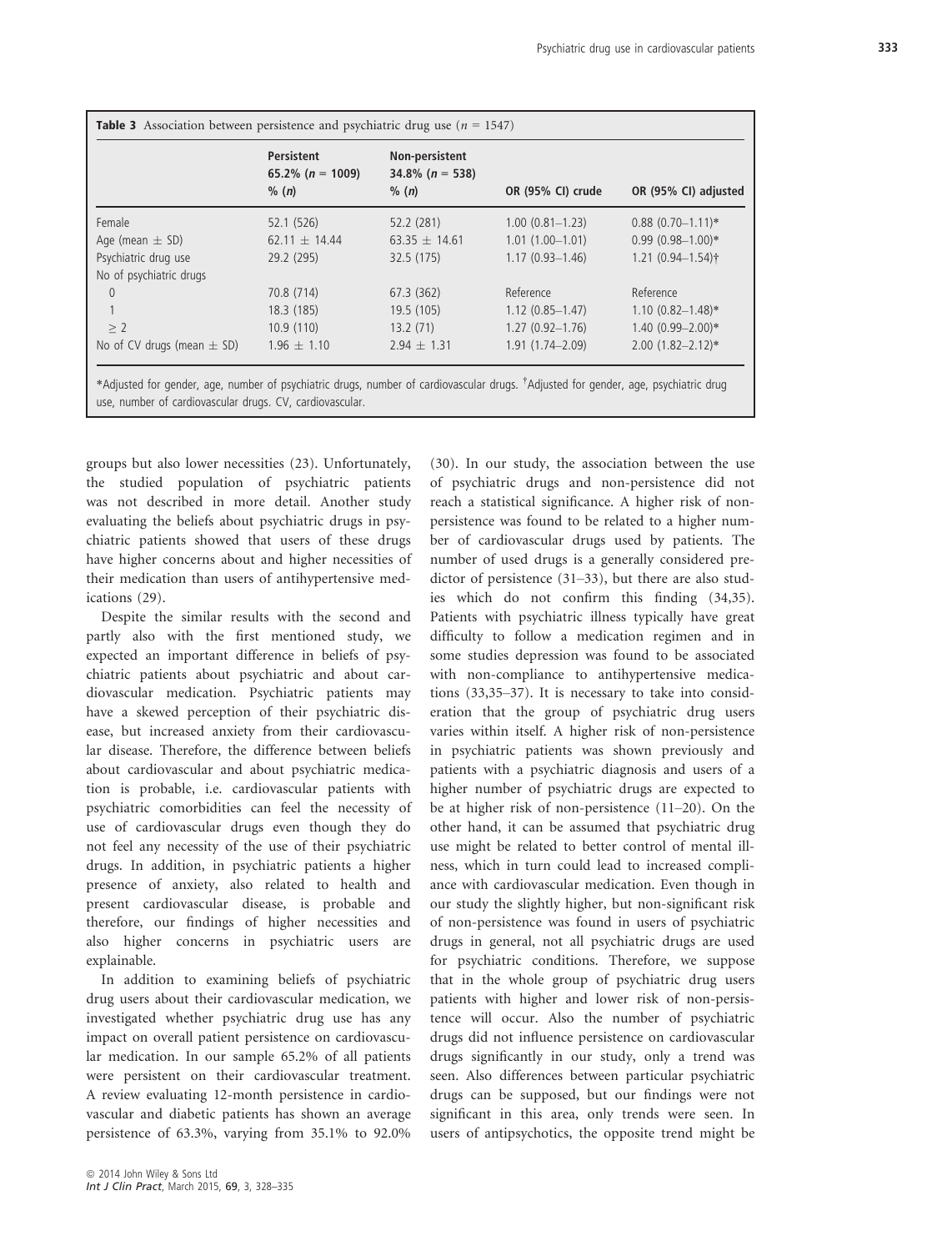explained by the small number of these users in our study but probably also by more frequent hospitalisation of these patients, associated with greater attention from clinicians. Further research is needed in this area.

Clinicians caring for cardiovascular patients should consider the question of possible patient non-persistence in their clinical practice, because non-persistence may decrease treatment outcomes and it increases mortality of patients (3). Based on our results, more attention should be given to patients with concomitant psychiatric drugs because in these patients higher beliefs about the importance of taking cardiovascular medication together with higher concerns about this medication was found. We assume that focusing on decrease in patient concerns might increase their persistence.

#### Study limitations and strengths

Because only about a third of patients responded to our questionnaire, some selection bias may have occurred. Persistence of respondents was significantly higher than persistence of non-respondents in our study. Similar results have been found before (38). However, a finding of a higher proportion of psychiatric drug users in non-respondents, as well as more non-persistence in this group, is in agreement with our results about the trend between non-persistence and psychiatric drug use. Differences between our respondents and non-respondents have no impact on the evaluation of association between persistence and psychiatric drug use, because all patients were included in this evaluation. However, the possible bias may affect the investigation of patients' beliefs. An association between patients' beliefs and adherence has been previously found (4). Because there are more non-persistent patients among non-respondents, we cannot eliminate the possibility that non-respondents' beliefs are different.

A possible second limitation is a bias in the selection of pharmacies. The pharmacies invited to participate are a part of the large research and education network consisting of about 1300 community pharmacies, which is nearly two-thirds of all pharmacies in the Netherlands. Therefore, we do not expect the pharmacies in the network to be different from other pharmacies with regard to their level of counselling that could influence patients' beliefs or persistence. In addition, the participating pharmacies cover different areas and levels of urbanisation in the Netherlands, and the selected patients represent a diverse sample of the population (22).

Further limitations of the study may be considered as lack of information on the nature of the psychiatric diagnoses and on the relative control of mental disorder. This might be the subject of future research.

The strength of our study is that it is the first investigation into the influence of psychiatric drug use on beliefs about medication for diseases other than the psychiatric ones. In the area of cardiovascular disorders, we have not found this issue to be previously investigated. In addition, in the literature not many studies evaluating the influence of psychiatric drug use on persistence occur. Another strength is the linking of data directly obtained from patients through the questionnaire with the pharmacy dispensing data. Because of the availability of the pharmacy dispensing data, it was possible to calculate patient persistence and to compare some demographical and medication characteristics of respondents and non-respondents. The availability of data on persistence in all patients eliminated a possible selection bias and also provides information that could be considered as more objective than (subjective) components of other methods of adherence measurement (i.e. self-reported questionnaires).

In summary, an association between psychiatric drug use and patients' beliefs about cardiovascular medication was found. The concomitant use of psychiatric drugs was associated with both increased beliefs about the importance of taking, but also greater concerns about, cardiovascular medication. While more attention might therefore be given in clinical practice to addressing such concerns, our study, however, found no association between concomitant psychiatric drug use and patients' persistence in taking cardiovascular medication.

## Acknowledgement

Lucie Hromadkova is supported by Ministry of Health, Czech Republic – conceptual development of research organization (Nemocnice Na Homolce – NNH, 00023884).

## Author contributions

All listed authors sufficiently contributed to this manuscript and meet the criteria for authorship. All authors contributed to design of the study, data collection, analysis and interpretation, as well as to drafting article and its critical revision. All authors approved the article for publication.